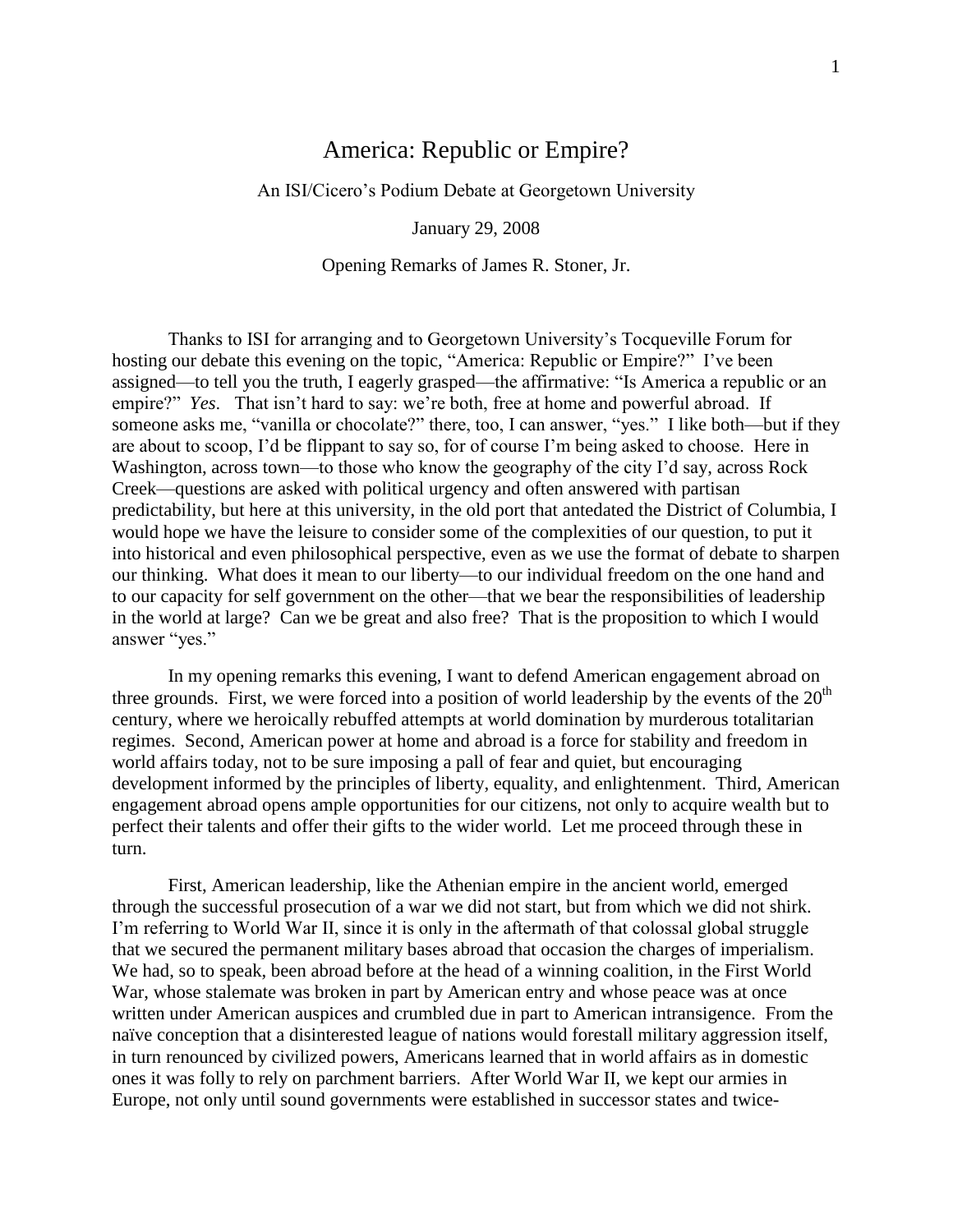conquered neighbors, but even, in diminished numbers, to the present day—and of course the same was done in Japan and on the continent of Asia. A vast structure of international institutions was built on American initiative as well, to integrate world economies and promote global trade and development. The Marshall Plan for European recovery was the first, most famous, and probably most successful of these; avoiding the fate of post-World War I Europe, where economic crisis fueled political radicalism, Western Europe began an unprecedented era of peace and prosperity under the umbrella of the dollar and American arms.

No sooner had victory over the Nazi empire been achieved than our erstwhile ally in that battle, the Soviet Union, claimed many of the peoples of Eastern Europe for an empire of their own. Armed with an ideology of world conquest under the guise of Revolution, ruled by a tyrant as brutal as Hitler, commanding with its allies the better part of the world's largest continent and intimidating Europe, Soviet Russia was a formidable opponent of American influence around the world, posing by its ideology a challenge to the promise of democracy and by its arms and police an obstacle to the peaceful commerce and communication of peoples around the globe. Although some at the time denounced America as imperial for leading the free world against this repressive empire, in the event the architects of the Cold War were vindicated: once we found the confidence to reinvigorate our market economy and the free inventiveness it rewards, the faith to revitalize our ancient solidarity, and the courage to name the USSR as the "evil empire" it was, the thing collapsed without conflagration. Ask the peoples who lived under that empire whether American actions were, to them, imperial. By the testimony of their voices and their feet, the answer is a resounding "No."

Now it could be said in retelling this tale that I have left out much in American history that shows American engagement abroad was not always triggered by noble defense of liberty against tyrannical totalitarianism. We conquered our own continent as an empire of liberty, civilizing the wilderness at the price of taking the reins of power from less able hands. When the opportunity presented itself after the brief Spanish American War of 1898 to take colonies overseas in the fashion of the Imperial Europeans, we made our own experiment of it, not without debate beforehand and remorse after. As the monuments in our cities and at our universities still attest, we fought World War I in the spirit of a secular crusade, and reaped the crusader's consequence: defeat of our long-run objectives, though a certain wisdom about the limits of human strength. But that last point is my response to this objection. In retrospect, all these experiences were critical to our successful performance of our world-historical task as a nation: breaking the bonds of totalitarianism. Since my point here has been to explain the growth of American world leadership, I will save for any later discussion whether our current war against violent jihadism is an extension of that historic task.

So much, then, for my first point. My second in a way follows from it: American power at home and abroad is a force for stability and freedom in world affairs. One of the lessons of the aftermath of World War I, learned—with the help of the rise of Soviet pressure—after World War II, is that a hasty retreat from a necessary battle can create a situation in which, as the saying goes, having won the war, we lose the peace. By keeping our military forces abroad in Europe and Asia and by continuing and developing international trade—stepping into the vacuum left by the exhaustion of the British empire to police the seas, always the precondition, often unacknowledged, of global trade—the United States has anchored the stability of what we can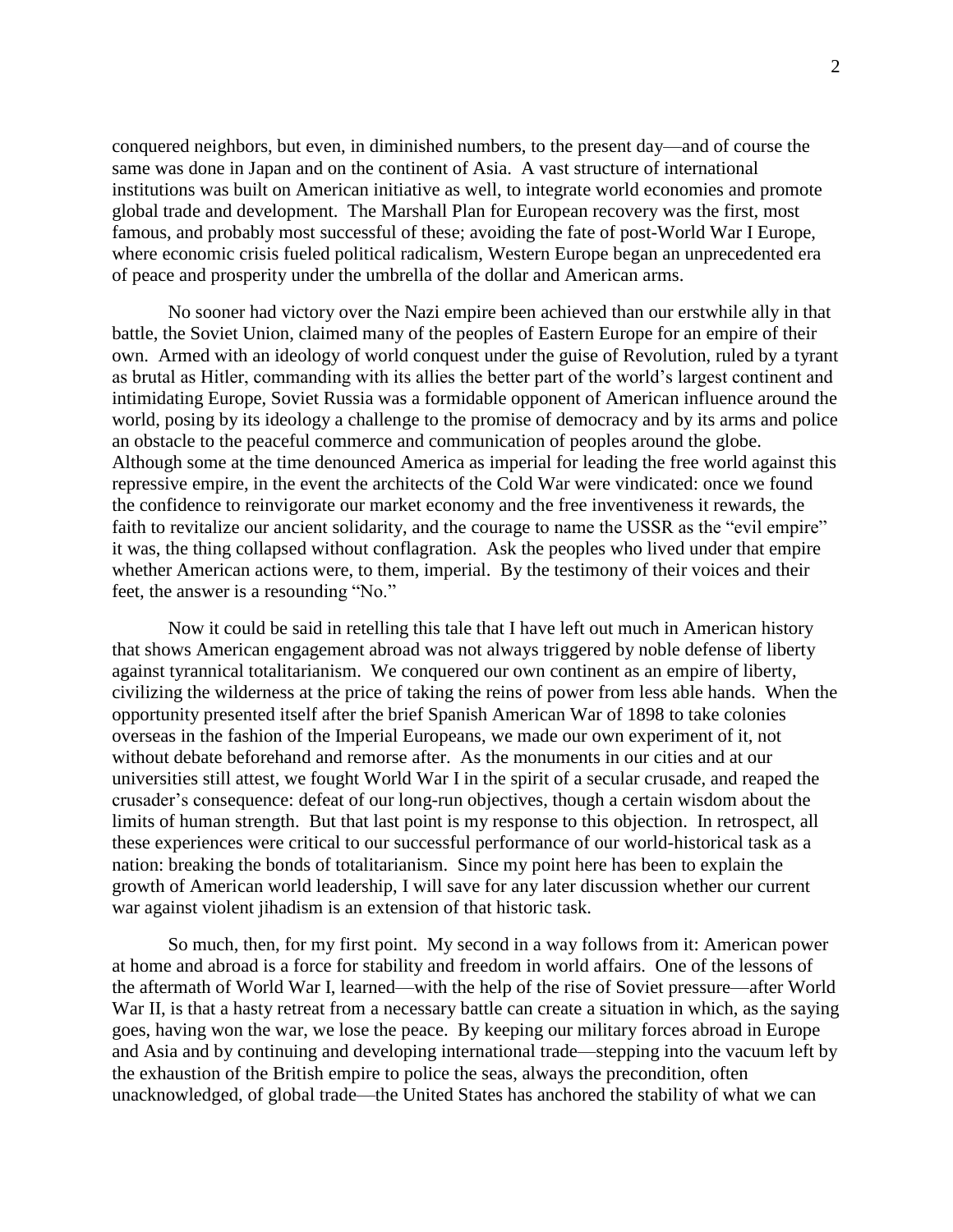still call the post-war world. The Marshall Plan, mentioned above, became a kind of paradigm of American policy when at its best: recognizing that our interest as a people is generally served when others thrive, provided, of course, that those others share the consensus of civilized peoples. The economic explosion of the years since the collapse of Soviet communism, especially though not exclusively in Europe and Asia, is in one sense the triumph of a principle that goes back to the time of the American Founding, the hope that, under a benevolent law of nations, commerce might knit together the interests of all mankind. Nor by commerce do I refer only to wealth and economic trade: on that foundation, science has become a truly international phenomenon, and through the infrastructure of worldwide telecommunications, information and ideas dart around the globe—in different languages, to be sure, but most especially in ours. Not only protection of property rights, but ample freedom of speech and expression, makes this possible, and while that, like all good things, is not without abuse, still no one who thinks about it doubts that the stability of American constitutionalism keeps this free exchange vital and possible. Indeed, amidst all the instability of a rapidly changing world, the ability of our political order to remain steady in a context of sometimes extreme freedom and genuine change something we share with our fellow Anglophone polities in North America, Britain, and "down under"— helps to anchor the entire world system. I don't say this to brag, and certainly not to make some archaic racial claim—on the contrary, among the things America does is model a truly interracial society—but I simply ask you: look and see if this is not the case.

I realize that some would take this point further than I do—insisting on an American policy to extend democracy to all peoples as soon as possible and as far as possible. Here I am making a more modest point: recognizing the limits of the possible, we engage abroad in support of liberalization and constitutionalism, helping encourage the foundation for democratization when we can, but nevertheless acting always with an eye to the spread of liberty. I realize, too, that others think America is in a phase of decline, finding herself overextended militarily and economically and then outbid or outfoxed by the Europeans and the Chinese. This last is the argument of a long article published this last weekend in the *New York Times* by Parag Khanna of the New America Foundation, which envisions a world of three superpowers—Europe, China, and the US—bidding for economic world dominance or at least for overlapping spheres of influence. His argument is interesting, but I think deeply mistaken—partly for its exclusive focus on relative wealth and its indifference to justice and liberty, partly for its zero-sum way of thinking. We never set out to be the world's only superpower, but have always sought to exercise our influence by empowering others, not oppressing them. Our relationship with China has that character, and though particular interests of ours have been promoted by it—a thorn to the Soviets once, a hedge against runaway inflation later—we have long encouraged them, as before we encouraged our erstwhile enemy, Japan, to bring their virtues to the global marketplace. That generosity we famously show in the face of natural disasters abroad we show as well in our most basic policy: to keep that peace in which all honest men and women can live and prosper.

My final point is implicit in the foregoing: our engagement abroad, our choice to be a great republic, not a little one, opens opportunities for our citizens, not only to acquire wealth though it does that and we all benefit from it, at least those of us who live off others' endowments—not only for wealth, but for the cultivation of talents and natural gifts. We see this in many fields of endeavor: the best and the brightest, and in athletics the tallest and the